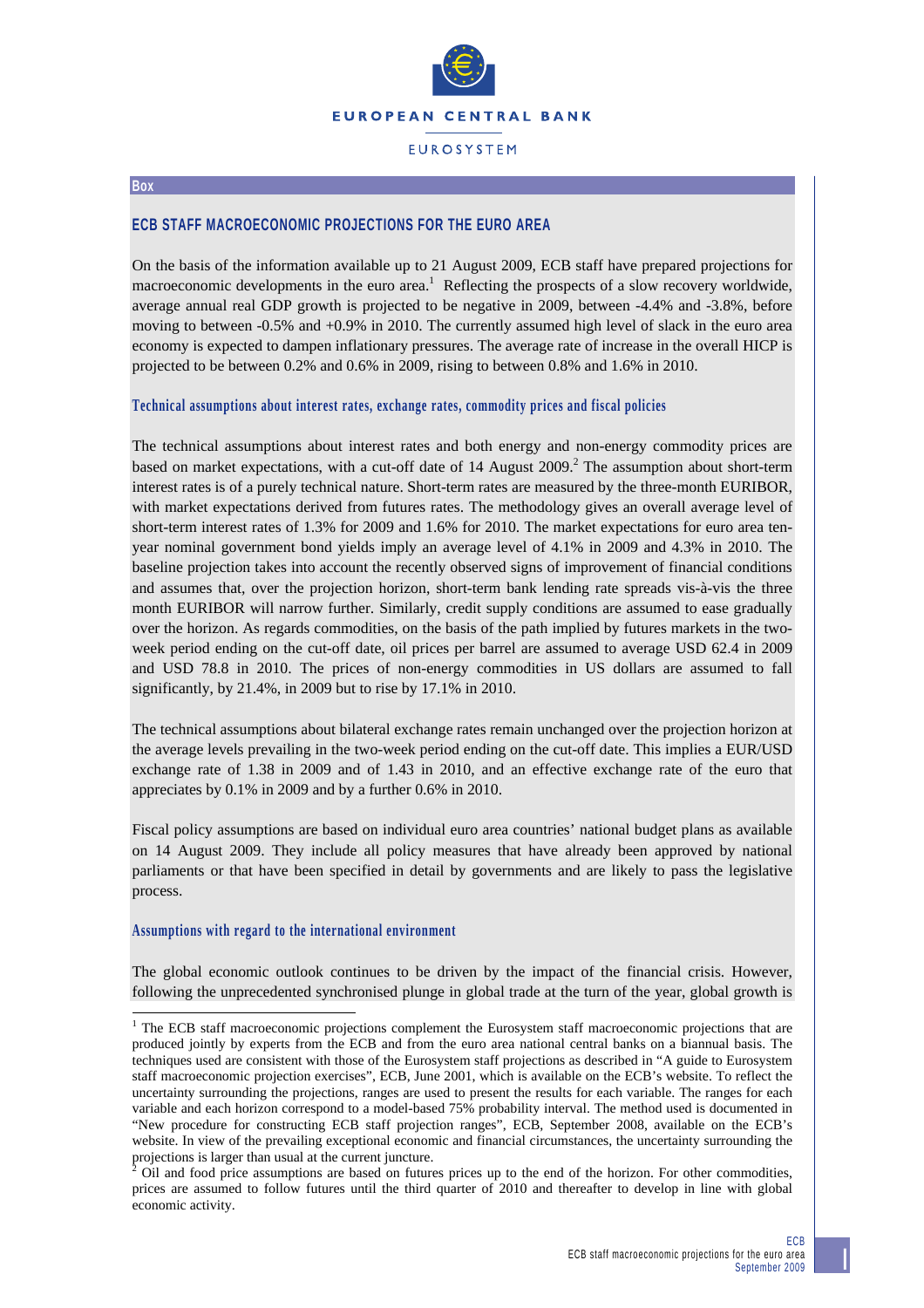estimated to have turned positive in the second quarter of 2009 and is expected to be slowly gaining momentum. Nevertheless, in view of the widespread need to restructure balance sheets, global growth is projected to remain sluggish over the projection horizon. Overall, world real GDP outside the euro area is projected to fall by 1.2% on average in 2009 but to grow by 2.7% in 2010. Reflecting the significant correction in global trade, foreign demand for euro area exports is expected to fall by 13.0% in 2009, before recovering by 1.7% in 2010.

### **Real GDP growth projections**

Real GDP growth has been negative in the euro area since the second quarter of 2008. Following the strong contraction in activity at the turn of the year, real GDP declined only slightly in the second quarter of 2009. In line with recent short-term economic indicators and surveys, real GDP is expected to continue to stabilise in the second half of the year, before gradually recovering in the course of 2010. The projected improvement is supported by the revival of exports. Domestic demand is expected to benefit from the fiscal impulse measures implemented, a cyclical increase in inventories and the measures taken to facilitate the functioning of the financial system. The recovery is, however, expected to be uneven, given the temporary nature of some of the supporting factors, and rather sluggish, given the weakness of global activity and the high level of uncertainty. Investment, in particular, is expected to decline until mid-2010. Private consumption is projected to be dampened by rising unemployment and weak consumer confidence, even though real incomes are supported by low inflation. Overall, after amounting to 0.6% in 2008, real GDP growth in 2009 is expected to be negative, between -4.4% and -3.8%, before moving to between -0.5% and +0.9% in 2010.

# 2008 2009 2010 HICP  $3.3 \t\t 0.2 - 0.6 \t\t 0.8 - 1.6$ Real GDP  $0.6$   $-4.4$  - -3.8  $-0.5$  - 0.9 Private consumption  $0.3$   $1.3 - 0.5$   $-0.8 - 0.6$ Government consumption 1.9 1.4 - 2.0 1.0 - 1.8 Gross fixed capital formation  $-0.2$   $-12.1 - 9.9$   $-5.2 - 1.2$ Exports (goods and services)  $0.9$   $-16.2 - 13.6$   $-0.6 - 2.4$ Imports (goods and services)  $1.0$   $-13.6 - 11.0$   $-2.3 - 2.1$

## **Table A Macroeconomic projections for the euro area**

(average annual percentage changes)<sup>1), 2)</sup>

1) The projections for real GDP and its components are based on working-day-adjusted data. The projections for imports and exports include intra-euro area trade.

2) Data for GDP refer to all 16 countries of the euro area. For the HICP, Slovakia is included as part of the euro area in the projection ranges as of 2009. The average annual percentage changes for 2009 are based on a euro area composition that includes Slovakia already in 2008.

### **Price and cost projections**

Reflecting base effects related to past hikes in commodity prices, average annual HICP inflation is expected to fall to between 0.2% and 0.6% in 2009, from 3.3% in 2008. While these base effects will reverse in the coming months, the weak economic outlook for the euro area is expected to keep domestic price pressures contained, with inflation projected to be between 0.8% and 1.6% in 2010. The growth of compensation per employee, which registered a strong increase in 2008, is expected to decline significantly in 2009 and to recover slowly thereafter, with contained wage growth in both the public and